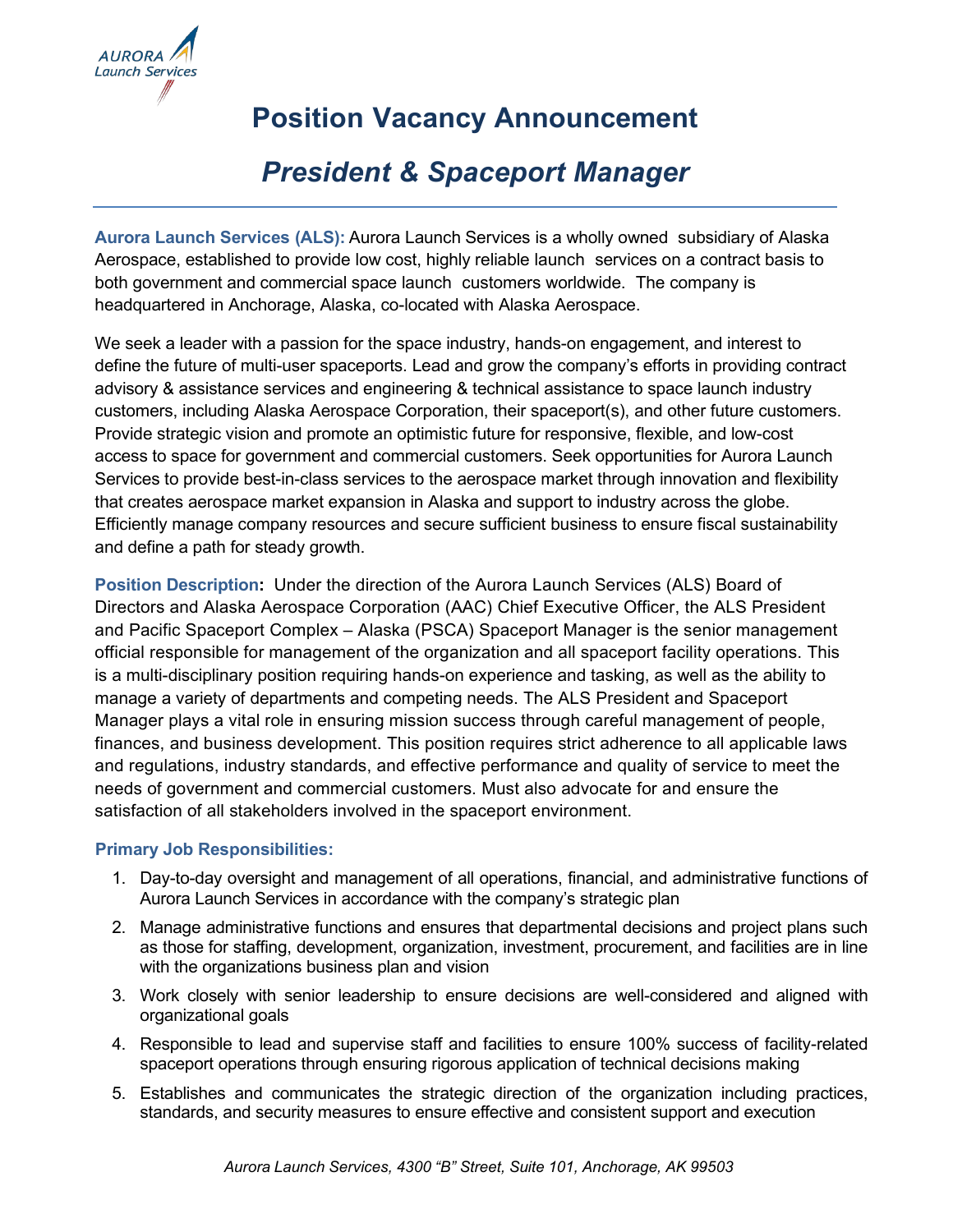- 6. Oversee the implementation of policies, procedures and projects that will lead to a well-managed, well-maintained buildings and facilities in coordination and conjunction with the company's business objectives
- 7. Identifies, recommends, and implements new processes and procedures to streamline organizational processes and use of resources and materials
- 8. Create and maintain a positive work environment that fosters employee engagement, collaboration, and growth across all constituents
- 9. Prepares and reviews budgets, provides financial reporting (as required), monitors expenditure and purchase orders related to the facilities
- 10. Manages all budget, fiscal, audit, and capital functions in coordination with company requirements; prepare and submit proposed budget to AAC
- 11. Represents the company to the Board of Directors and AAC leadership including regular reporting of all aspects of business status and outlook, and other functions as required for program development and public relations
- 12. Regularly reviews performance of each direct report through meetings, financial statements, project milestones, and other metrics
- 13. Develop and implement long-term strategic/business plans and maintain relationships with other associations, local communities, government officials, and federal agencies
- 14. Managing the on-going planning for new construction, renovations, maintenance and life cycle replacement of assets and related systems to provide a physical environment conducive to effective operation for both government and private sector customers
- 15. Responsible for the safe and efficient operation of the spaceport and in compliance with FAA CFR Title 14 / Chapter III / Parts 4000 – 600
- 16. Ensures regulatory compliance (including FAA regulations, ITAR policy, OSHA, etc.) and effective management of risk and liability for the company, including maintaining files and policy documents to support audits
- 17. Performs other responsibilities as assigned

#### **Required Knowledge/Experience/Qualifications:**

- Bachelor's degree from an accredited university, with a focus in Business Management, Aerospace Administration/Engineering, Airport Aviation Management, or relevant field
- Five (5) years progressive experience in aerospace or aviation industry, including three years of management and supervisory experience within aerospace operations, and demonstrable program management expertise (private sector and federal government)
- Fifteen (15) years' experience in operations management, including at least 10 years in senior staff/executive level
- Experience in leading, managing, operating, and growing a small highly-motivated team responsible for large, complex projects over several years
- Solid working knowledge of budgeting, sales, business development, and strategic planning
- Demonstrated skill and responsibility in personnel and project management
- Excellent written, verbal, and interpersonal communication skills, public speaking and presentation skills